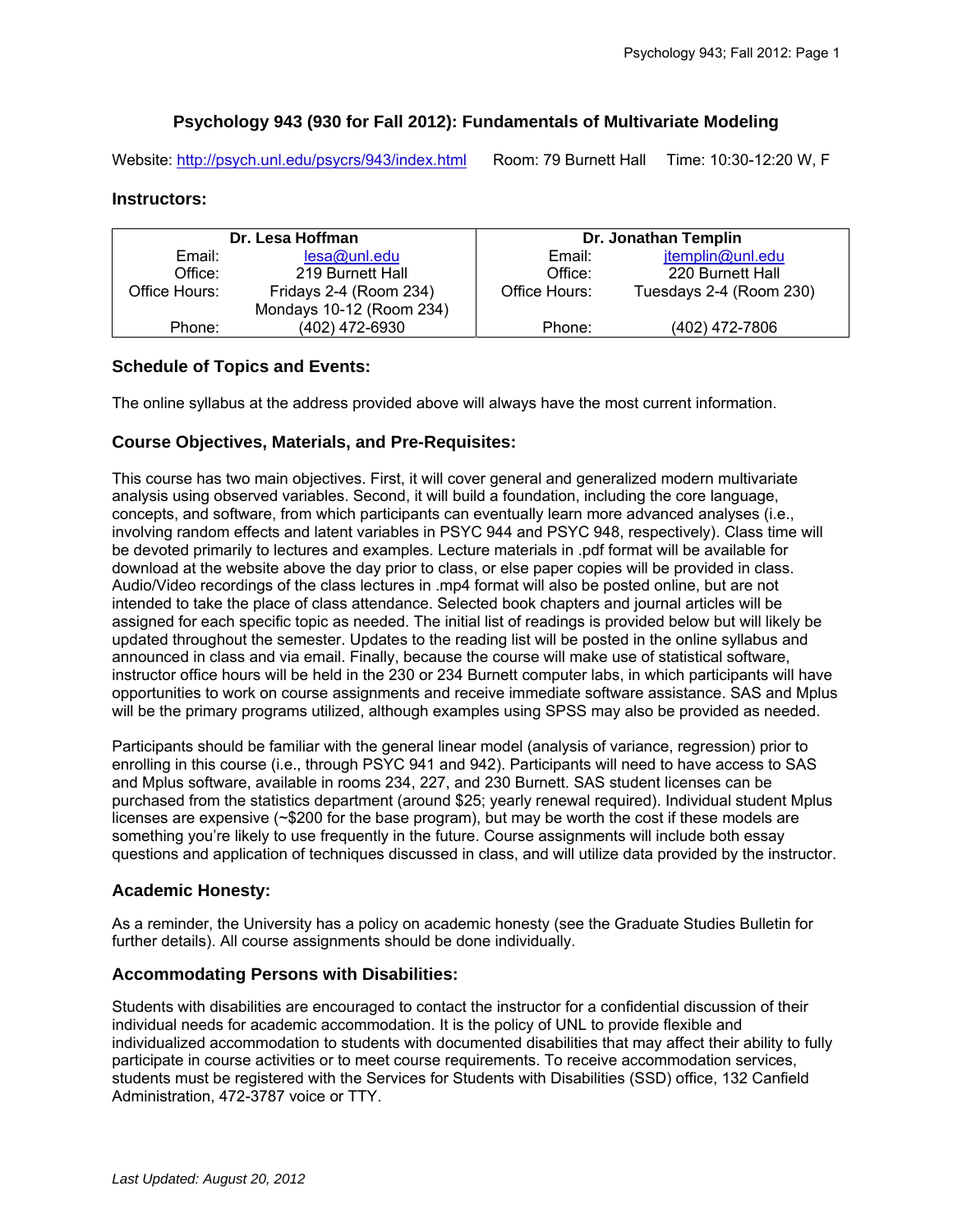**Course Requirements:** Course performance will be evaluated as follows. Details about each requirement will be presented throughout the semester prior to the due dates.

**Homework Assignments (80 possible points):** Throughout the semester, 10 online homework assignments will be administered in order to give participants the practice applying techniques discussed in class and will be due as listed on the online syllabus. All homework assignments will be administered and submitted online at http://psych.unl.edu/psycrs/943hw/index.asp . Each assignment will be worth **8 points** and will consist of data analysis, results interpretations, and questions about the topics assigned. There will also be a "homework 0" designed to familiarize participants with the online homework system, that will be worth 3 bonus points.

**Take-Home Final Exam (20 possible points):** A take-home final exam will be administered in mid-November and will be due the last week of finals. Participants are highly encouraged to submit a first draft of the take-home final exam for feedback in order to make revisions prior to submitting the final draft. The take-home final exam is cumulative and will feature data analysis and interpretation of topics throughout the semester. It should be submitted electronically via email as a Microsoft Word document using this naming convention: **943 FirstnameLastname Final** (adding an "r" to the end for a revision). Please use the **track changes** function in Microsoft Word when revising the takehome final exam.

**Policy on Late Homework Assignments:** In order to be able to provide the entire class with prompt feedback, any late homework assignment will incur a **3 point penalty** if submitted at any point past the due date. If extenuating obligations or circumstances will prevent you from completing any course requirements, please contact the instructors at least three weeks advance so that we can create a solution together.

**Policy on Late Take-Home Final Exams:** In order to give participants as much time as is possible to work on the final exam, the due date for submitting the completed final exam falls shortly before course grades are due. Therefore, late **final drafts will not be accepted**. Participants are not required to submit first drafts of the final exam, but are strongly encouraged to do so, as the takehome final exam factors heavily into the overall course grade.

**Final grades will be determined by number of points earned out of 100 possible points:**   $≥97 = A+ 93-96 = A - 90-92 = A - 87-89 = B+ 83-86 = B - 80-82 = B - 80 = C$  or no pass

**Policy on Assigning Incompletes:** A grade of "incomplete" will be assigned ONLY in the case of extenuating circumstances that prevent participants from completing course requirements on time (e.g., a health emergency).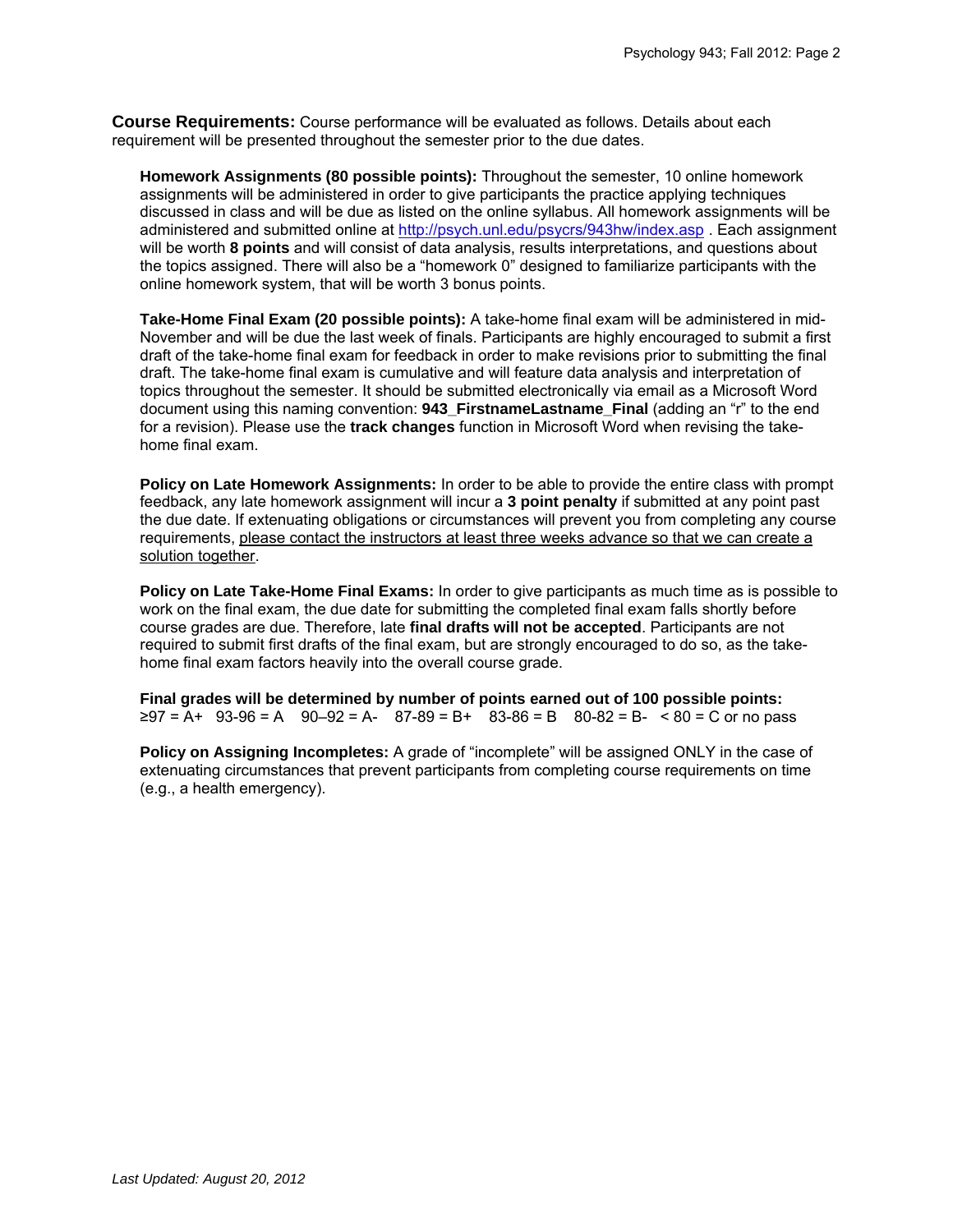# **Tentative Schedule of Events:**

| Week | <b>Date</b>  | <b>Topics</b>                                                                                                                  | <b>Readings</b>                                               |
|------|--------------|--------------------------------------------------------------------------------------------------------------------------------|---------------------------------------------------------------|
| 1    | 8/22         | Introduction and Overview; Review of General Linear Model;<br>Descriptions of Variability                                      | Maxwell & Delaney (2004)<br>Appendix B                        |
|      | 8/23         | <b>HOMEWORK #0 ADMINISTERED:</b><br>Due Tuesday 8/28 by 11:59 PM                                                               |                                                               |
|      | 8/24         | Simple, Marginal, and Interaction Effects in GLMs;<br>SAS Introduction and PROC GLM                                            |                                                               |
|      |              |                                                                                                                                |                                                               |
| 2    | 8/29         | More Simple, Marginal, and Interaction Effects in GLMs                                                                         | Hoffman (in prep) ch. 2                                       |
|      | 8/30         | <b>HOMEWORK #1 ADMINISTERED:</b><br>Due Wednesday 9/5 by 11:59 PM                                                              |                                                               |
|      | 8/31         | NO CLASS; Extra 234 Lab Hours from 9-11 AM                                                                                     |                                                               |
|      |              |                                                                                                                                |                                                               |
| 3    | 9/5          | Univariate Normal Distribution; GLM in Univariate Normal;<br>Model for Means/Variances                                         | Kutner et al. (2005)<br>Appendix A and<br>ch. 1 p. 1-15       |
|      | 9/6          | <b>HOMEWORK #2 ADMINISTERED:</b><br>Due Tuesday 9/11 by 11:59 PM                                                               |                                                               |
|      | 9/7          | Least Squares Estimation for GLM; Maximum Likelihood<br><b>Estimation for GLM</b>                                              | Enders (2010) ch. 3<br>Kutner et al. (2005)<br>ch 1. p. 16-33 |
|      |              |                                                                                                                                |                                                               |
| 4    | 9/12         | Introduction to Generalized Univariate Models; Models for<br>Binary or Ordinal Outcomes (SAS PROC GENMOD)                      | Azen & Walker (2011)<br>ch. 2 & 6                             |
|      | 9/13         | <b>HOMEWORK #3 ADMINISTERED:</b><br>Due Tuesday 9/18 by 11:59 PM                                                               |                                                               |
|      | 9/14         | Examples with Binary and Ordinal Outcomes                                                                                      | <b>TBD</b>                                                    |
|      |              |                                                                                                                                |                                                               |
| 5    | 9/19<br>9/20 | Models for Count Data (Single or Mixture Distributions)<br><b>HOMEWORK #4 ADMINISTERED:</b><br>Due Tuesday 9/25 by 11:59 PM    | Atkins & Gallop (2007)                                        |
|      | 9/21         | Models for Continuous but Non-Normal Data<br>(Single or Mixture Distributions)                                                 | <b>TBD</b>                                                    |
|      |              |                                                                                                                                |                                                               |
| 6    | 9/26         | Matrix Algebra and PROC IML: Theory                                                                                            | Johnson & Wichern (2002)<br>ch. 2                             |
|      | 9/27         | <b>HOMEWORK #5 ADMINISTERED:</b><br>Due Tuesday 10/2 by 11:59 PM                                                               |                                                               |
|      | 9/28         | Matrix Algebra and PROC IML: Data Description, Covariance,<br>and GLM                                                          | Johnson & Wichern (2002)<br>ch.3                              |
|      |              |                                                                                                                                |                                                               |
| 7    | 10/3         | Multivariate Normal Distribution; Introduction to Maximum<br>Likelihood for Multivariate Outcomes (SAS PROC MIXED)             | Johnson & Wichern (2002)<br>ch. 4                             |
|      | 10/4         | <b>HOMEWORK #6 ADMINISTERED:</b><br>Due Tuesday 10/9 by 11:59 PM                                                               |                                                               |
|      | 10/5         | Maximum Likelihood with Multivariate Normal and Multivariate<br>Categorical Distributions; Missing Data via Maximum Likelihood | Enders (2010) ch. 3-4                                         |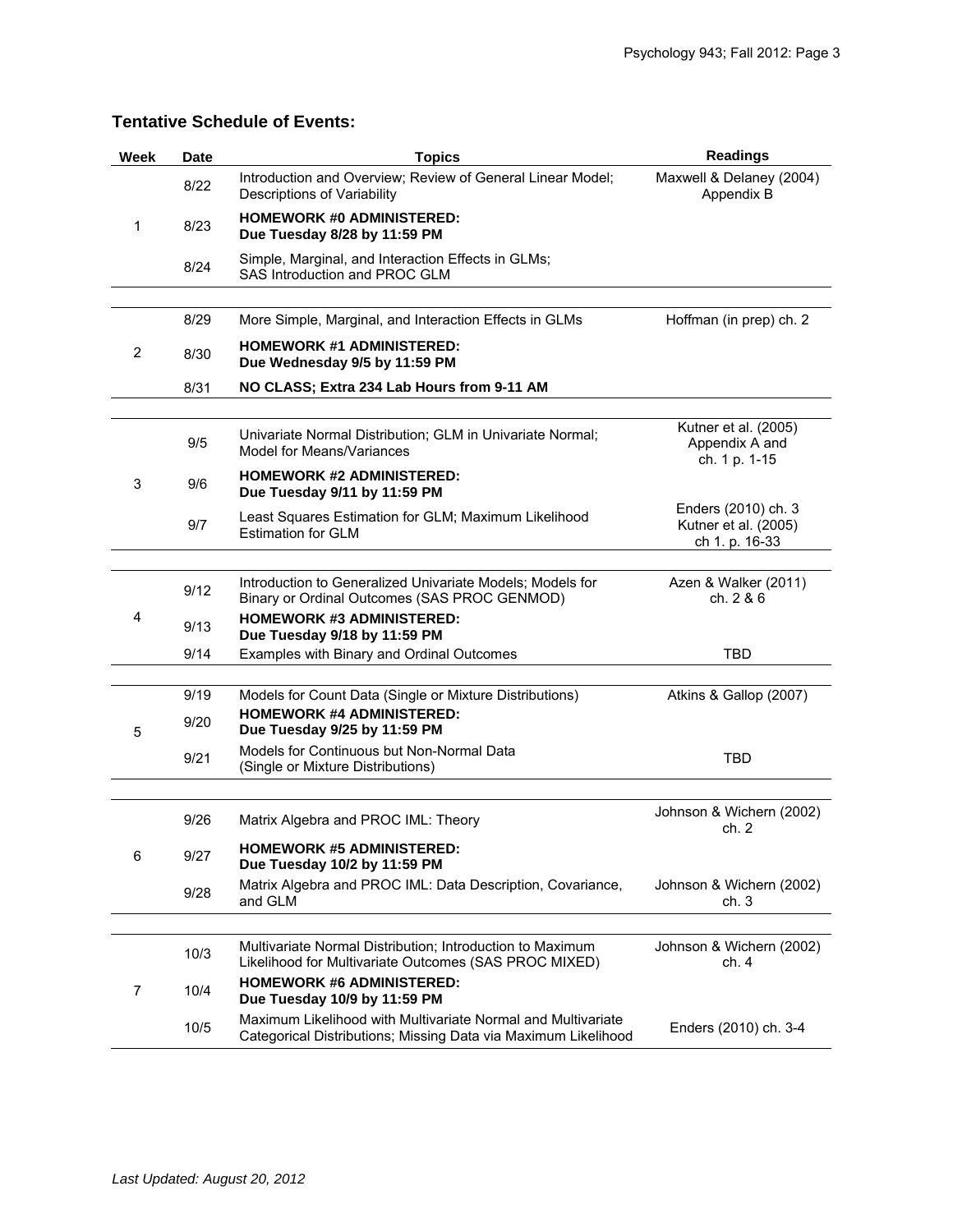| Week | <b>Date</b> | <b>Topics</b>                                                                                                  | <b>Readings</b>                                 |
|------|-------------|----------------------------------------------------------------------------------------------------------------|-------------------------------------------------|
| 8    | 10/10       | Robust Maximum Likelihood; Review                                                                              | Enders (2010) ch. 5.7-5.16                      |
|      | 10/11       | <b>NO HOMEWORK</b>                                                                                             |                                                 |
|      | 10/12       | <b>NO CLASS</b>                                                                                                |                                                 |
| 9    | 10/17       | Introduction to Bayesian Estimation: Theory                                                                    | Enders (2010) ch. 6                             |
|      | 10/18       | <b>HOMEWORK #7 ADMINISTERED:</b><br>Due Tuesday 10/23 by 11:59 PM                                              |                                                 |
|      | 10/19       | Multiple Imputation with Multivariate Normal Data (PROC MI,<br>MIANALYZE)                                      | Enders (2010) ch. 7-9                           |
|      |             |                                                                                                                |                                                 |
| 10   | 10/24       | Introduction to Mplus; Multiple Imputation in Mplus; Imputation<br>of Non-Normal Data                          |                                                 |
|      | 10/25       | <b>HOMEWORK #8 ADMINISTERED:</b><br>Due Tuesday 10/30 by 11:59 PM                                              |                                                 |
|      | 10/26       | Bayesian Estimation: Data Analysis                                                                             | Kruschke (2011)                                 |
|      |             | (GLM, Generalized via MCMC)                                                                                    | ch. 2, 3, 4, & 23                               |
|      | 10/31       | MANOVA via Maximum Likelihood                                                                                  | Wright (1998)                                   |
| 11   | 11/1        | <b>HOMEWORK #9 ADMINISTERED:</b><br>Due Tuesday 11/6 by 11:59 PM                                               |                                                 |
|      | 11/2        | Multivariate Regression and Difference Score Models                                                            | <b>TBD</b>                                      |
|      |             |                                                                                                                |                                                 |
| 12   | 11/7        | Path Models                                                                                                    | Kline (2005) ch. 5, 6<br>MacKinnon (2008) ch. 6 |
|      | 11/9        | <b>Mediation Models</b><br><b>HOMEWORK #10 ADMINISTERED:</b><br>Due Friday, 11/16 by 11:59 PM                  |                                                 |
|      |             |                                                                                                                |                                                 |
| 13   | 11/14       | Power Analysis for Multivariate Models via Simulation: Theory                                                  | Muthén & Muthén (2002)                          |
|      | 11/16       | Power Analysis for Multivariate Models via Simulation: Data<br>Examples                                        | Maxwell, Kelley, & Rausch<br>(2008)             |
|      |             |                                                                                                                |                                                 |
| 14   | 11/21       | <b>NO CLASS</b>                                                                                                |                                                 |
|      | 11/23       | <b>NO CLASS</b>                                                                                                |                                                 |
|      |             |                                                                                                                |                                                 |
|      | 11/28       | Clustering: Mixture and Latent Class Models                                                                    | Vermunt & Magidson<br>(2002)                    |
| 15   |             |                                                                                                                | McCutcheon (2002)                               |
|      | 11/30       | <b>Exploratory Factor Analysis</b><br>OPTIONAL DRAFTS OF TAKE-HOME FINAL EXAM<br>Due Friday, 11/30 by 11:59 PM | Johnson & Wichern (2002)<br>ch. 8, 9            |
|      |             |                                                                                                                |                                                 |
| 16   | 12/5        | Introduction to Scale Construction via Latent Variable Models                                                  | Kline (2005) ch. 7                              |
|      | 12/7        | Repeated Measures Analysis of Variance; Introduction to<br><b>Multilevel Models</b>                            | Maxwell & Delaney (2004)<br>ch. 12-15           |
|      |             |                                                                                                                |                                                 |
|      | 12/17       | <b>COMPLETED TAKE-HOME FINAL EXAM:</b><br>Due Monday, 12/17 by 11:59pm                                         |                                                 |